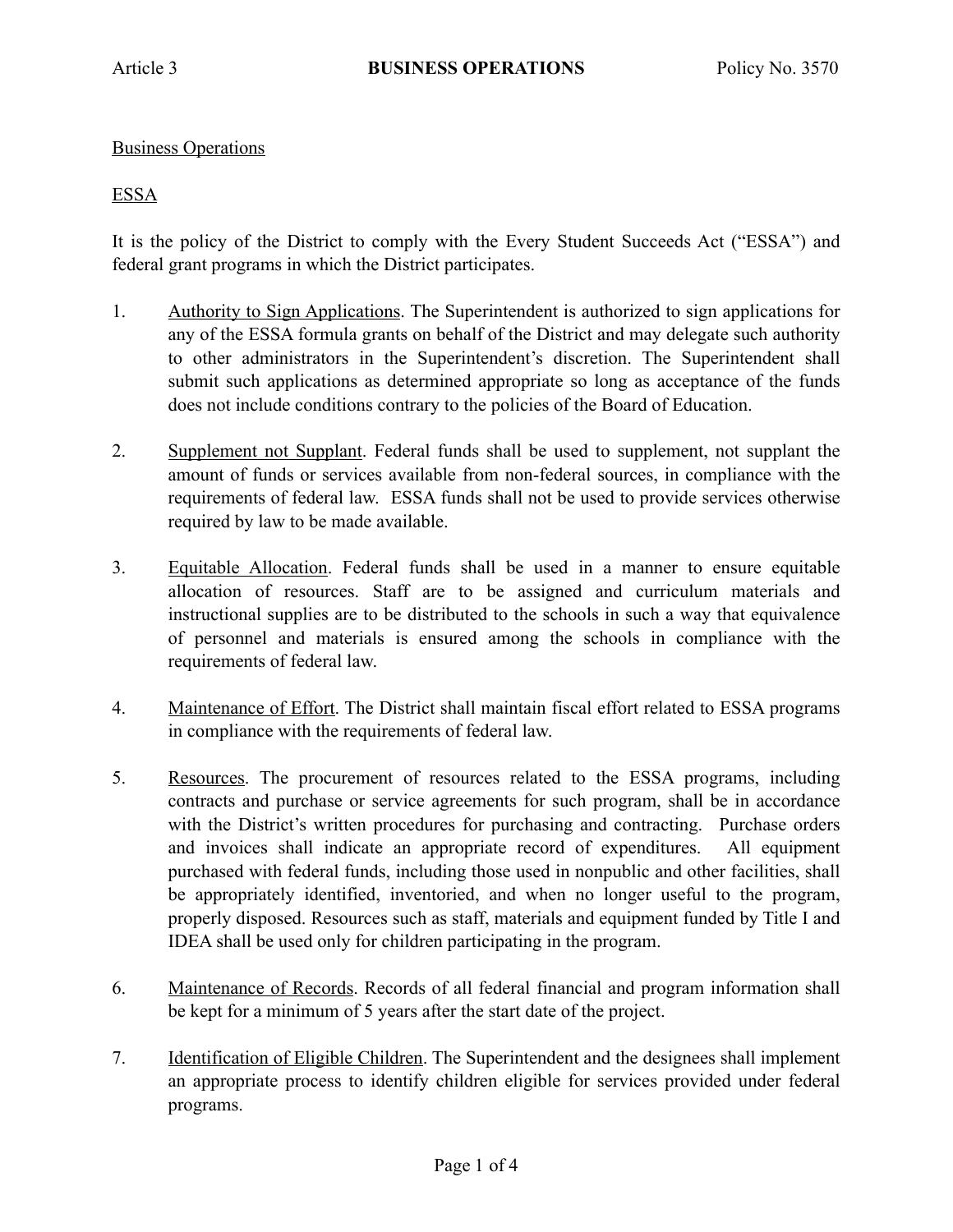- 8. Coordination of Services. Title I and IDEA services shall be coordinated and integrated with the regular classroom, with other agencies providing services and with other federal, state and local programs.
- 9. Standards and Expectations. Students receiving services in Title I are held to the same standards and expectations as all other students.
- 10. Assessments. Students receiving services in Title I are assessed with the regular population without accommodations.
- 11. Parents Right to Know. At the beginning of each school year, if the District receives Title I funding, the District shall notify the parents of each student attending any school receiving Title I funds that the parents may request, and the District will provide the parents on request (and in a timely manner), information regarding the professional qualifications of the student's classroom teachers, including at a minimum, the following: (A) Whether the student's teacher—

(i) has met State qualification and licensing criteria for the grade levels and subject areas in which the teacher provides instruction;

(ii) is teaching under emergency or other provisional status through which State qualification or licensing criteria have been waived; and

(iii) is teaching in the field of discipline of the certification of the teacher.

(B) Whether the child is provided services by paraprofessionals and, if so, their qualifications.

12. Testing Opt-Out. At the beginning of each school year, if the District receives Title I funding, the District shall notify the parents of each student attending any school receiving Title I funds that the parents may request, and the District will provide the parents on request (and in a timely manner), information regarding any State or District policy regarding student participation in any State or District assessments, including the District's policy and procedure on the parental right to opt the child out of such assessment(s). The District shall also make widely available through public means (including by posting in a clear and easily accessible manner on the District's website) information on each State or District assessment, including:

(A) the subject matter assessed;

(B) the purpose for which the assessment is designed and used;

(C) the source of the requirement for the assessment;

(D) the amount of time students will spend taking the assessment, and the schedule for the assessment; and

(E) the time and format for disseminating results.

13. Language Instruction Programs. At the beginning of each school year, if the District receives Title I funding, the District will implement an effective means of outreach to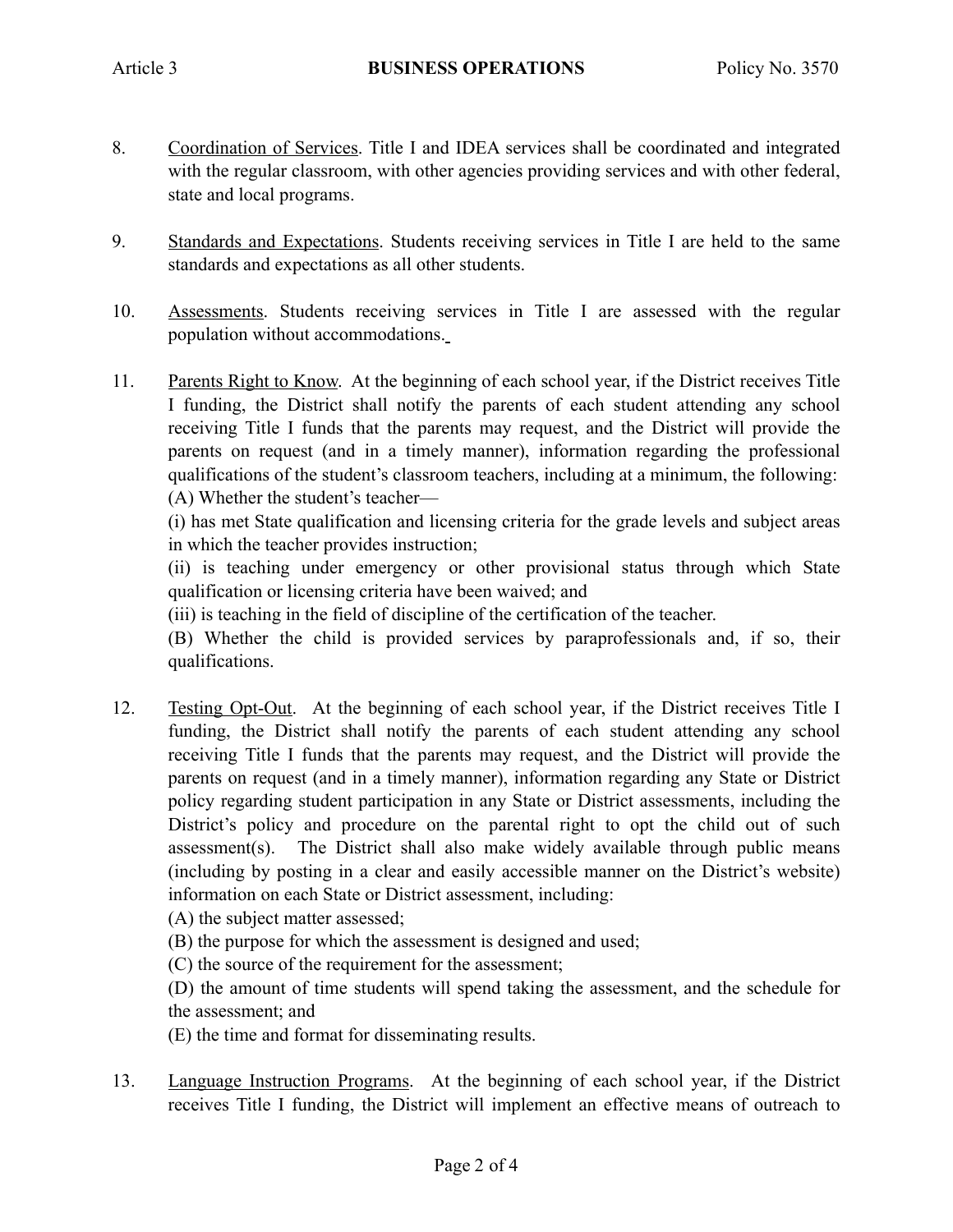parents of English learners to inform the parents regarding how the parents can—

- (A) be involved in the education of their children; and
- (B) be active participants in assisting their children to—
- (i) attain English proficiency;
- (ii) achieve at high levels within a well-rounded education; and
- (iii) meet the challenging State academic standards expected of all students.

The District will also inform parents of an English learner identified student of opportunities to participate in various school programs, as set forth in ESSA.

- 14. Other Requirements. The Superintendent shall take or cause other staff to take such action as required by law for the District to maintain compliance with ESSA and specific ESSA grant programs in which the District participates.
- 15. Certification Regarding Debarment, Suspension and Ineligibility. The District will endeavor to ensure that all contracts and purchase orders reimbursed using federal funds will include the following "suspension and disbarment" language:

To the best of its knowledge and belief, the contractor or any of its principals are not presently debarred, suspended, proposed for debarment or otherwise declared ineligible for the award of contracts by any Federal agency by the inclusion of the contractor or its principals in the current "LIST OF PARTIES EXCLUDED FROM FEDERAL PROCUREMENT OR NONPROCUREMENT PROGRAMS" published by the U.S. General Services Administration Office of Acquisition Policy.

The prospective lower tier participant shall provide immediate written notice to the District if at any time the prospective lower tier participant learns that its certification was erroneous when submitted or has become erroneous by reason of changed circumstances. Should the prospective lower tier participant enter into a covered transaction with another person at the next lower tier, the prospective lower tier participant agrees by accepting this agreement that it will verify that the person with whom it intends to do business is not excluded or disqualified.

Notwithstanding anything to the contrary, all persons or entities contracting with the District with any reimbursement using federal funds shall be bound by this certification and shall fully abide by and comply with the same.